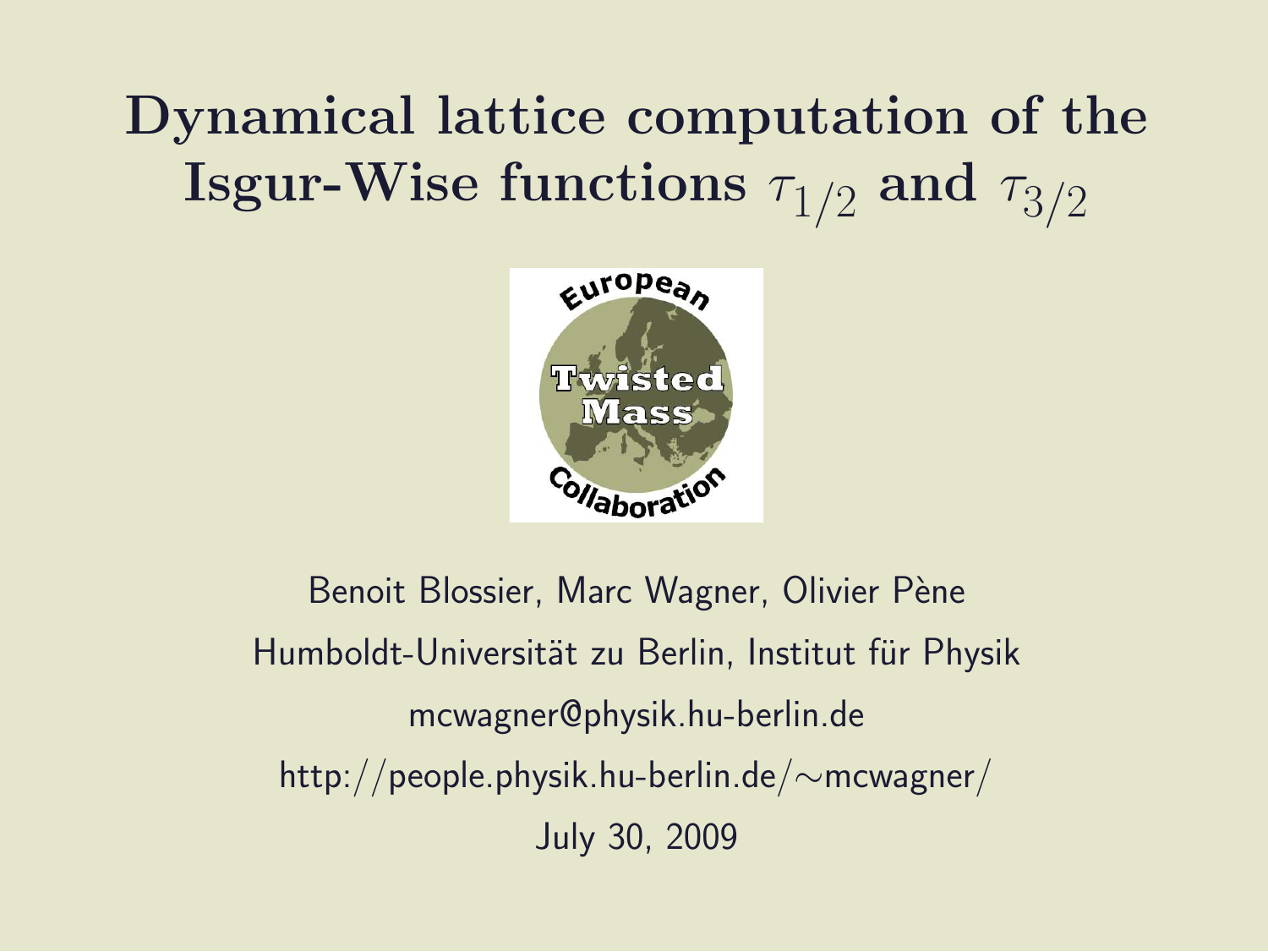## Introduction

 $\bullet$  Consider semileptonic decays of  $B$  mesons  $(B,\,B^*)$  into orbitally excited  $P$ wave D mesons  $(D^{**})$ :

 $B^{(*)} \to D^{**} l \nu.$ 

- Precise knowledge of the corresponding branching fractions important, e.g. to reduce the systematic uncertainty in the measurements of the CKM matrix element  $|V_{cb}|$ .
- There is a persistent conflict (" $1/2$  versus  $3/2$  puzzle") between theory and experiment:
	- Experiment favors the decay into "1/2 P wave  $D^{**}$ 's".
	- Theory favors the decay into " $3/2$  P wave  $D^{**}$ 's".
	- Lattice calculations can help to resolve this conflict.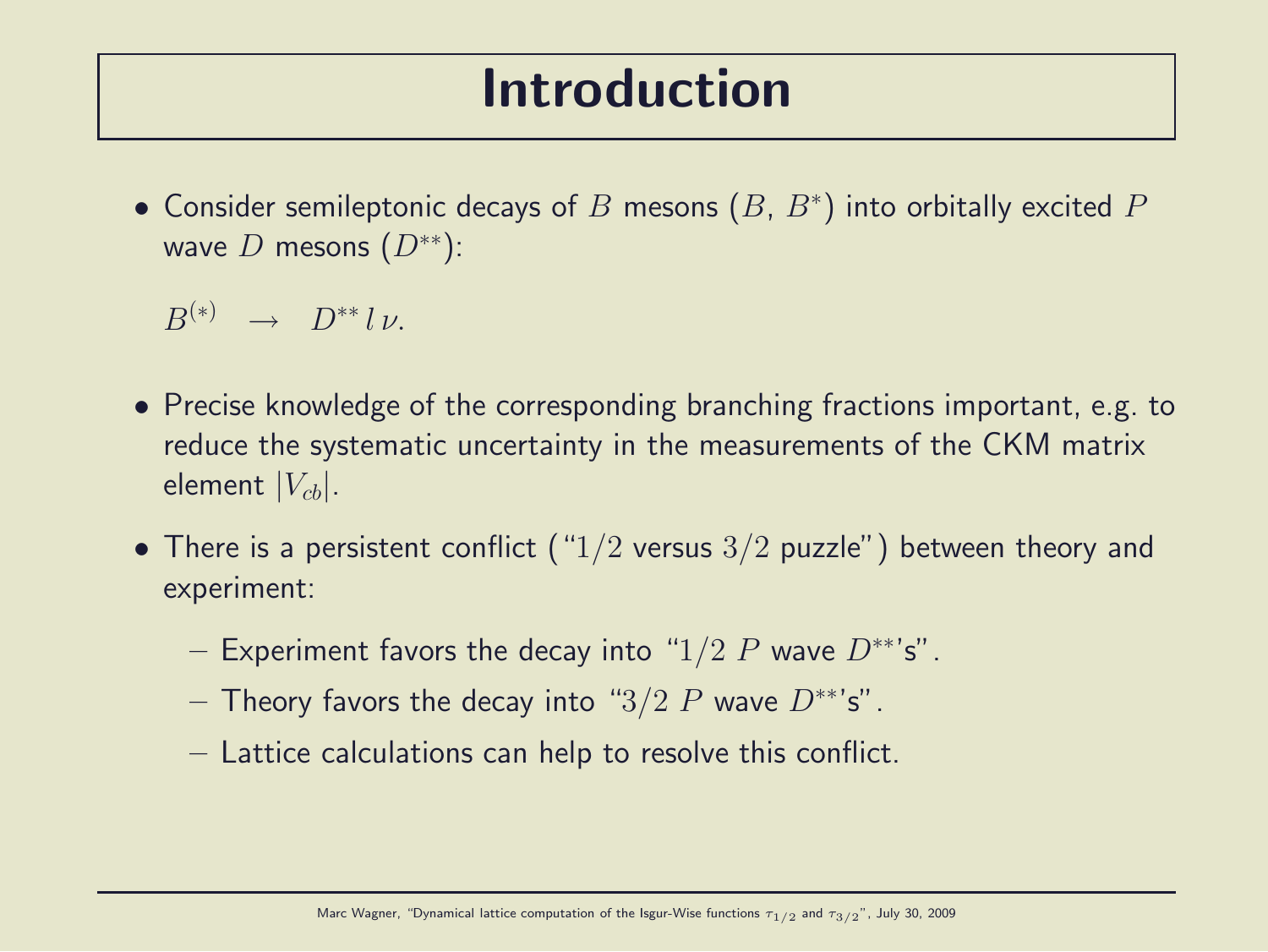## **Outline**

- Heavy-light mesons.
- The  $1/2$  versus  $3/2$  puzzle.
- $\bullet$  Lattice computation of the Isgur-Wise functions  $\tau_{1/2}$  and  $\tau_{3/2}.$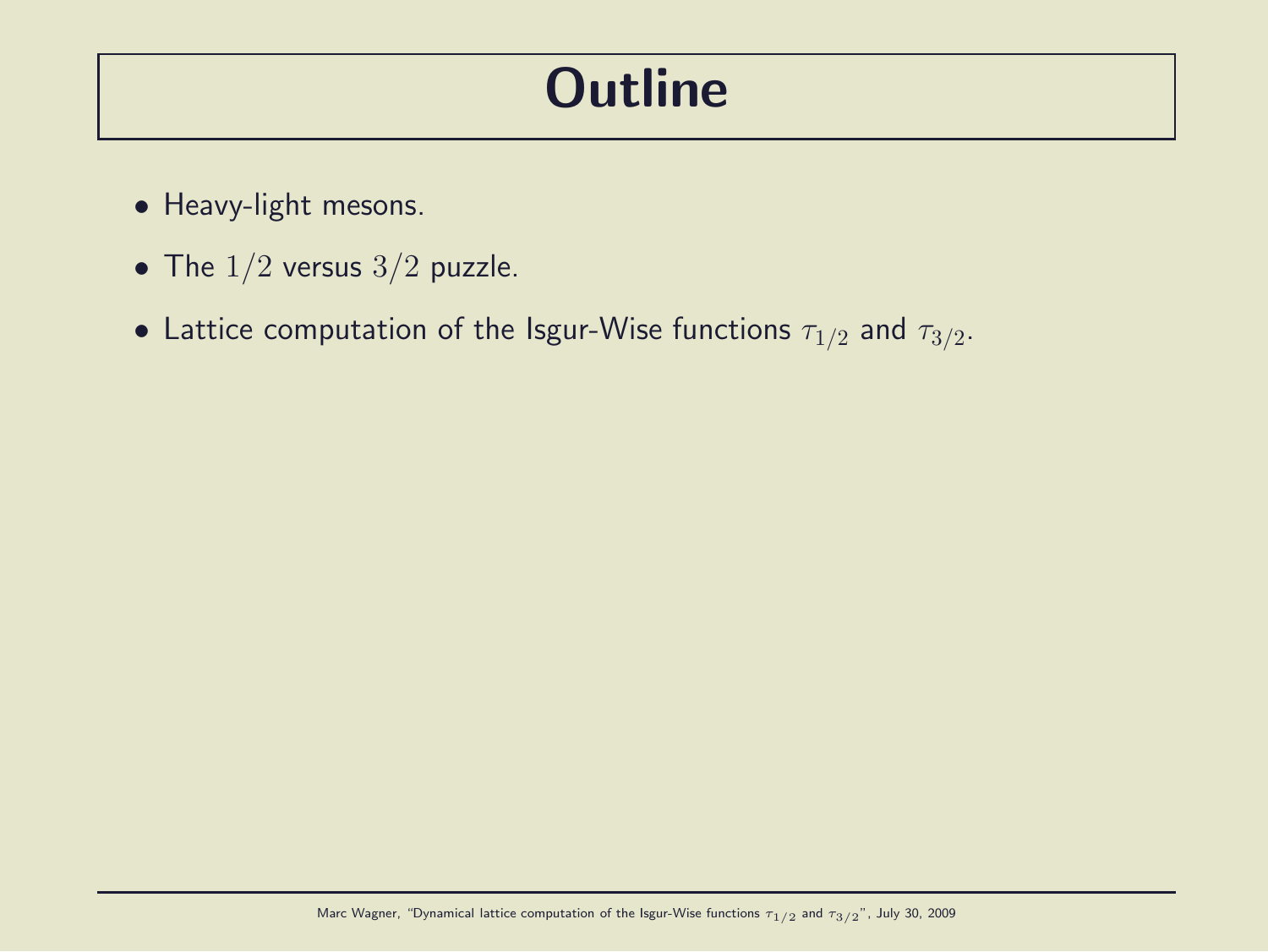## Heavy-light mesons

- Heavy-light meson: a meson made from a heavy quark  $(b, c)$  and a light quark  $(u, d)$ , i.e.  $B = \{\bar{b}u, \bar{b}d\}$ ,  $D = \{\bar{c}u, \bar{c}d\}$ .
- Static limit, i.e.  $m_b, m_c \rightarrow \infty$ :
	- No interactions involving the static quark spin.
	- Classify states according to parity  $P$  and total angular momentum of the light cloud (light quarks and gluons)  $j$ .
- $\bullet$   $m_b, m_c$  finite, but heavy:
	- Classify states according to parity  $P$ and total angular momentum J.
	- Although  $j$  is not a "true quantum number" anymore, it is still an approximate quantum number  $\rightarrow$  notation  $D_j^j$  $\frac{j}{J}$ .

$$
- D^{**} = \{D_0^*, D_1', D_1, D_2^*\}.
$$

| $(1/2)^{-}$<br>$\equiv S$       | $0^- \equiv B, D$<br>$1^- \equiv B^*, D^*$                                |
|---------------------------------|---------------------------------------------------------------------------|
| $(1/2)^{+}$<br>$\equiv$ $P_{-}$ | $0^+ \equiv D_0^* \equiv D_0^{1/2}$<br>$1^+ \equiv D_1' \equiv D_1^{1/2}$ |
| $(3/2)^{+}$<br>$\equiv$ $P_{+}$ | $1^+ \equiv D_1 \equiv D_1^{3/2}$                                         |
|                                 | $2^+ \equiv D_2^* \equiv D_2^{3/2}$                                       |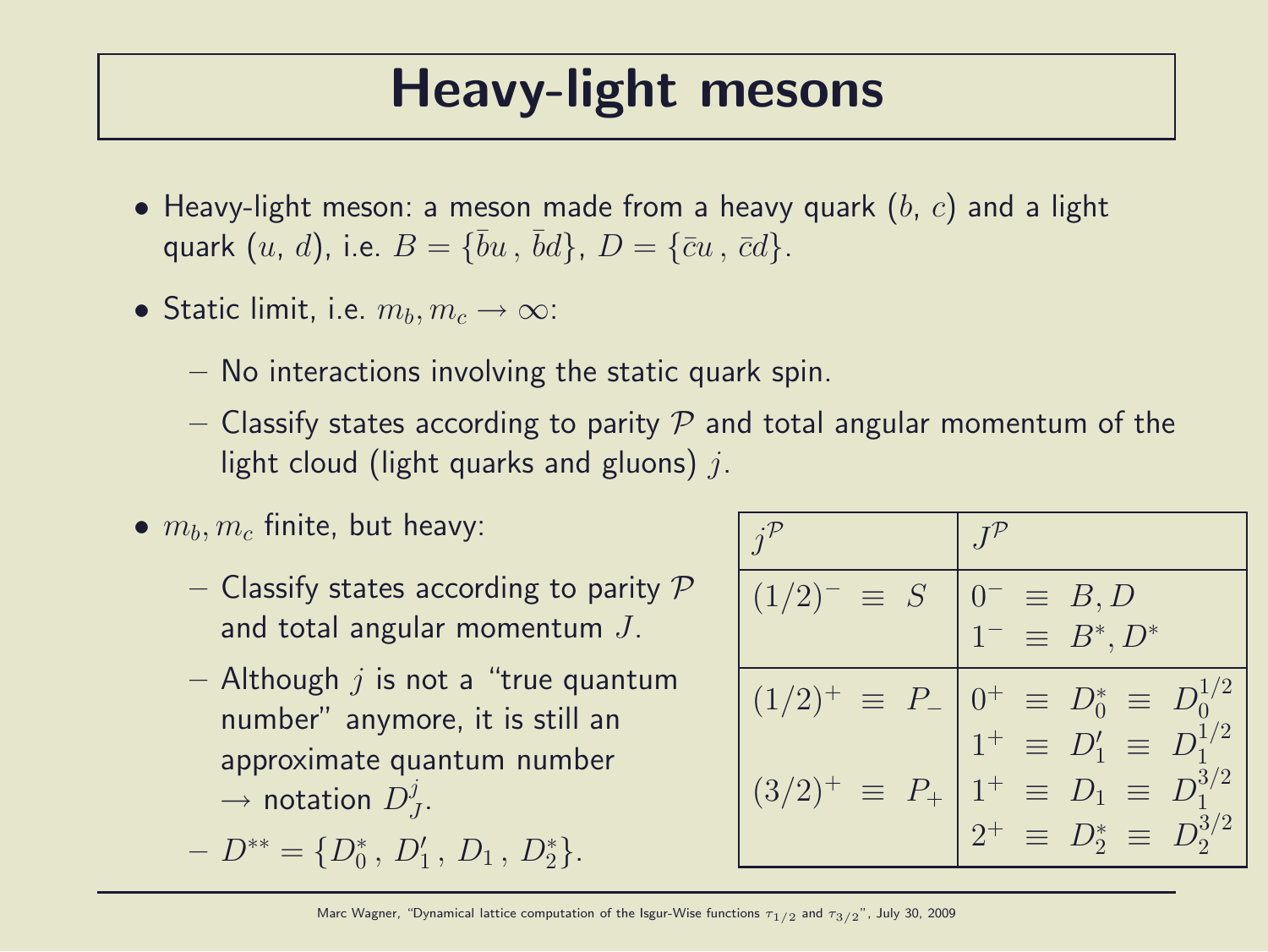## $1/2$  versus  $3/2$ : experimental side

- Consider the semileptonic decay  $B \to X_c l \, \nu$ .
- Experiments, which have studied this decay: ALEPH, BaBar, BELLE, CDF, DELPHI, DØ.
- What is  $X_c$ ?
	- $\approx$   $75\%$   $D$  and  $D^*$ , i.e.  $S$  wave states (agreement with theory).
	- $\approx 10\% \ D_1^{3/2}$  $_1^{3/2}$  and  $D_2^{3/2}$  $2^{3/2}$ , i.e.  $j = 3/2$   $P$  wave states (agreement with theory).
	- For the remaining  $\approx 15\%$  the situation is not clear:
		- $\;\ast$  A natural candidate would be  $D_0^{1/2}$  $_0^{1/2}$  and  $D_1^{1/2}$  $j^{1/2}$ , i.e.  $j = 1/2$   $P$  wave states.
		- $*$  This would imply  $\Gamma(B \to D^{1/2}_{0,1})$  $\int_{0,1}^{1/2} l \nu$   $> \Gamma(B \to D_{1,2}^{3/2})$  $_{1,2}^{3/2}$   $l\nu$ ), which is in conflict with theory.
		- $*$  This conflict between experiment and theory is called the "1/2 versus  $3/2$  puzzle".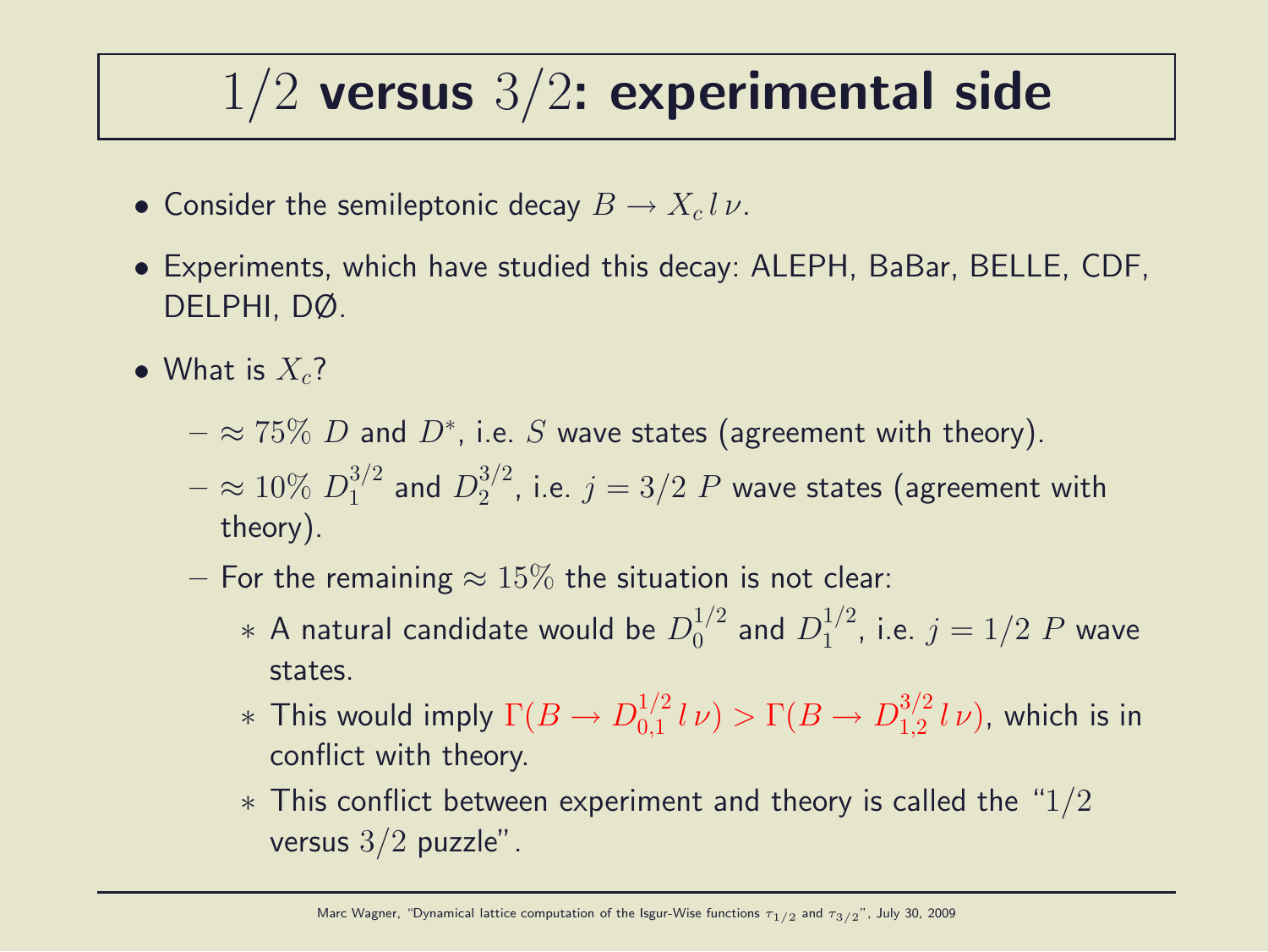## $1/2$  versus  $3/2$ : theory side (1)

- Static limit, i.e.  $m_b, m_c \rightarrow \infty$ .
- Parameterization of the matrix elements relevant for decays  $B \to D^{**} l \nu$  by two form factors (Isgur-Wise functions) due to heavy quark symmetry:

$$
\langle D_0^{1/2}(v')|\bar{c}\gamma_5\gamma_\mu b|B(v)\rangle \propto \tau_{1/2}(w)(v-v')_\mu
$$
  

$$
\langle D_2^{3/2}(v',\epsilon)|\bar{c}\gamma_5\gamma_\mu b|B(v)\rangle \propto \tau_{3/2}(w)\Big((w+1)\epsilon^*_{\mu\alpha}v^\alpha-\epsilon^*_{\alpha\beta}v^\alpha v^\beta v'_\nu\Big).
$$

where  $w=(v'\cdot v)\geq 1$ . [N. Isgur and M. B. Wise, Phys. Rev. D 43, 819 (1991)]

• Relation to decay rates:

$$
\frac{d\Gamma(B \to D_J^{1/2} l\nu)}{dw} \propto G_F^2 |V_{cb}|^2 K_J^{1/2}(w) |\tau_{1/2}(w)|^2 , \quad J = 0, 1
$$
  

$$
\frac{d\Gamma(B \to D_J^{3/2} l\nu)}{dw} \propto G_F^2 |V_{cb}|^2 K_J^{3/2}(w) |\tau_{3/2}(w)|^2 , \quad J = 1, 2,
$$

where  $K^j_J$  $_J^{\jmath}$  are analytically known kinematical factors.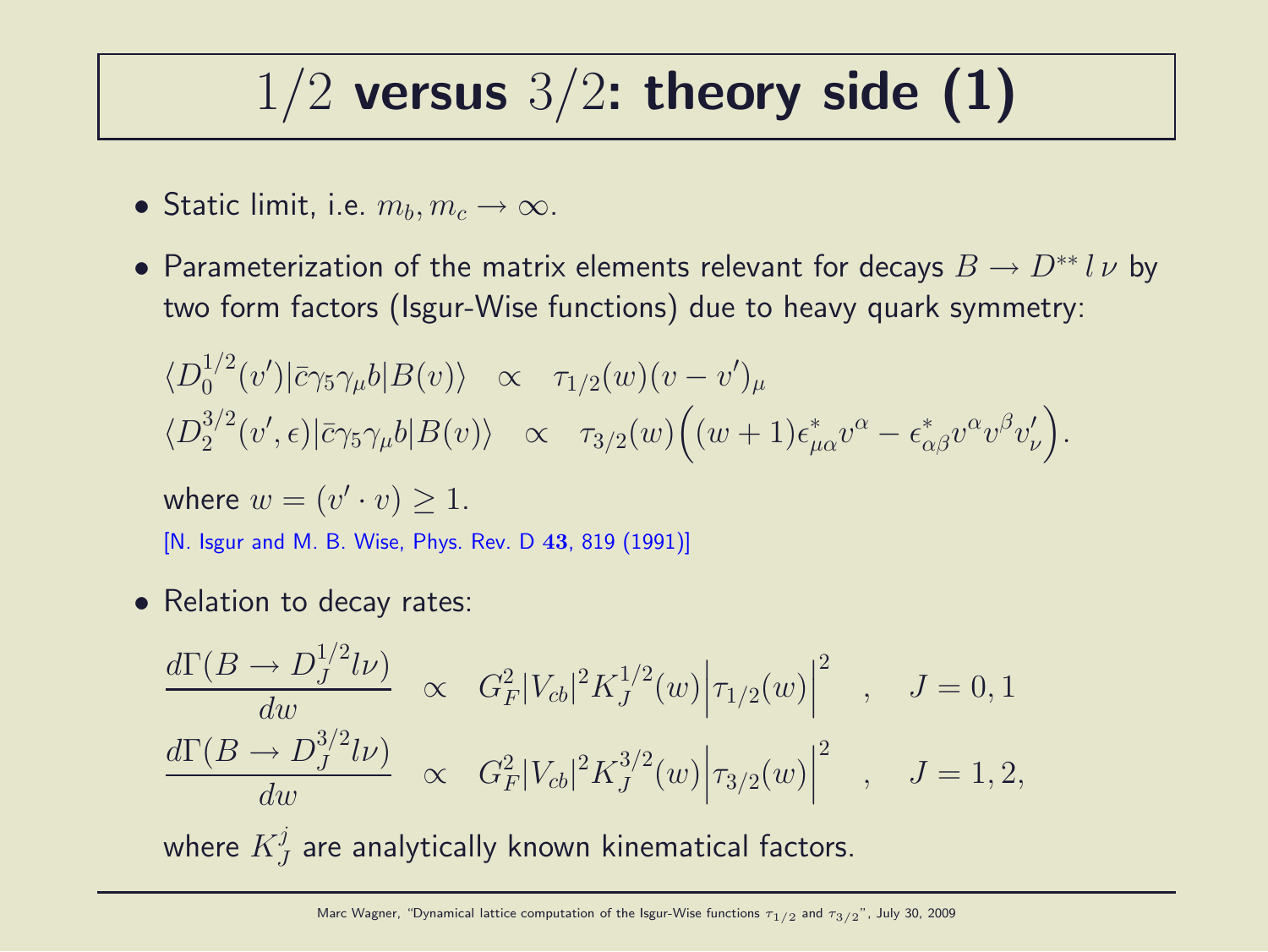## $1/2$  versus  $3/2$ : theory side (2)

- By means of OPE a couple of sum rules have been derived in the static limit:
	- Most prominent sum rule in this context: Uraltsev sum rule,

$$
\sum_{n} \left| \tau_{3/2}^{(n)}(1) \right|^2 - \left| \tau_{1/2}^{(n)}(1) \right|^2 = \frac{1}{4}
$$

 $(\tau_{1/2} \equiv \tau_{1/2}^{(0)}$  $\frac{1}{1/2}$  and  $\tau_{3/2} \equiv \tau_{3/2}^{(0)}$  $\frac{100}{3/2};$  the sum is over all  $1/2$  and  $3/2$   $P$  wave meson states respectively).

[N. Uraltsev, Phys. Lett. B 501, 86 (2001) [arXiv:hep-ph/0011124]]

– From experience with sum rules one expects approximate saturation from the ground states, i.e.

$$
\left|\tau_{3/2}^{(0)}(1)\right|^2 - \left|\tau_{1/2}^{(0)}(1)\right|^2 \approx \frac{1}{4},
$$

which implies  $|\tau_{1/2}(1)| < |\tau_{3/2}(1)|$ . This strongly suggests  $\Gamma(B \to D^{1/2}_{0,1}$  $\int_{0,1}^{1/2} l \nu$   $> \Gamma(B \to D_{1,2}^{3/2})$  $_{1,2}^{3/2}$   $l$   $\nu$ ), which is in conflict with experiment.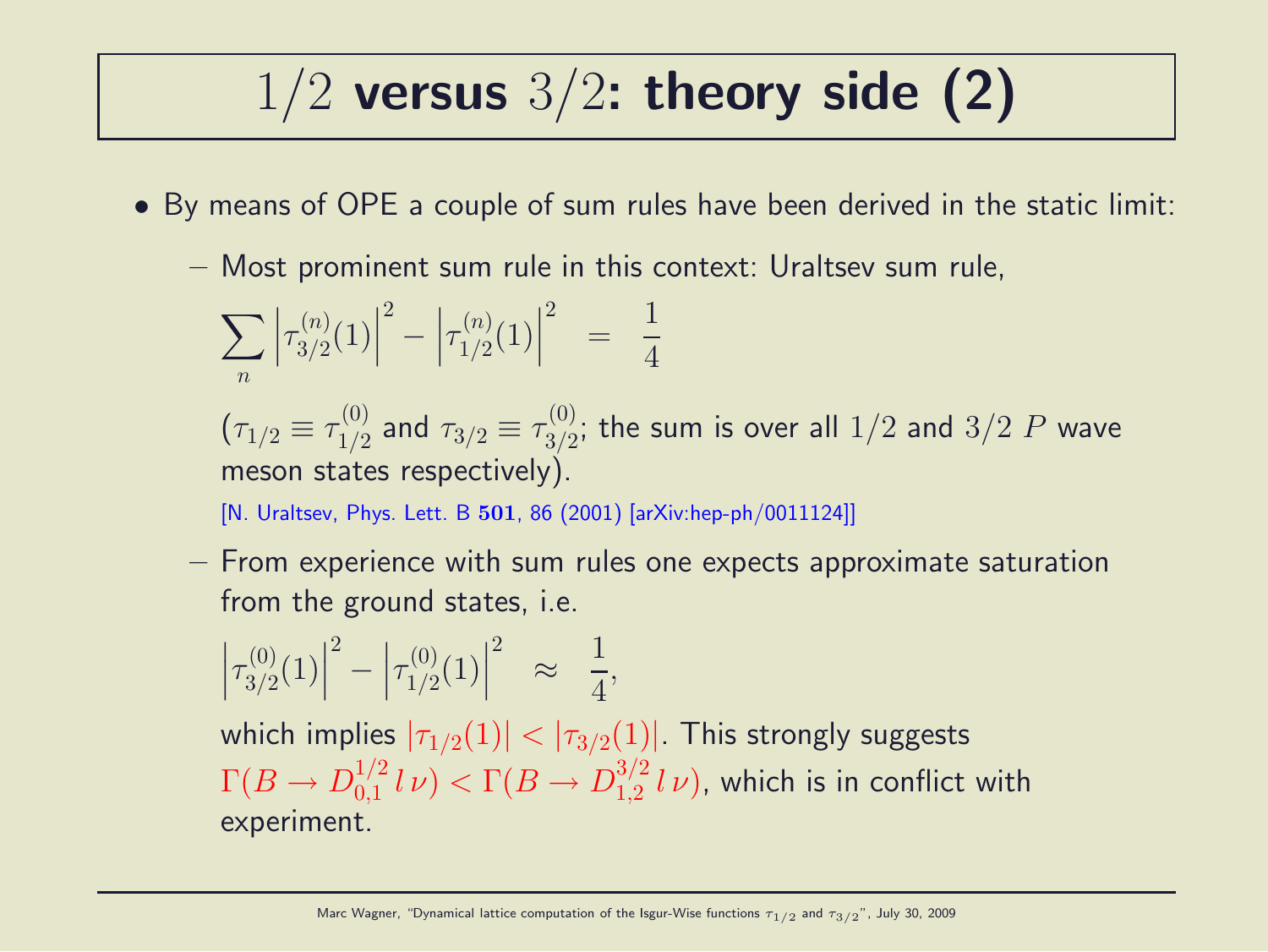## $1/2$  versus  $3/2$ : theory side (3)

- Phenomenological models:
	- $|\tau_{1/2}(1)|<|\tau_{3/2}(1)|$  and  $\Gamma(B\to D_{0,1}^{1/2})$  $\int_{0,1}^{1/2} l \nu$   $> \Gamma(B \to D_{1,2}^{3/2})$  $_{1,2}^{^{3/2}}$   $l\nu)$ , which is in "conflict" with experiment.
		- [V. Morenas, A. Le Yaouanc, L. Oliver, O. Pene and J. C. Raynal, Phys. Rev. D 56 5668 (1997) [arXiv:hep-ph/9706265]]
		- [D. Ebert, R. N. Faustov and V. O. Galkin, Phys. Lett. B 434, 365 (1998) [arXiv:hep-ph/9805423]] [...]
	- $-$  Same qualitative picture also beyond the static limit, i.e. for finite  $m_b$ and  $m_c$ .
		- [D. Ebert, R. N. Faustov and V. O. Galkin, Phys. Rev. D 61, 014016 (2000) [arXiv:hep-ph/9906415]]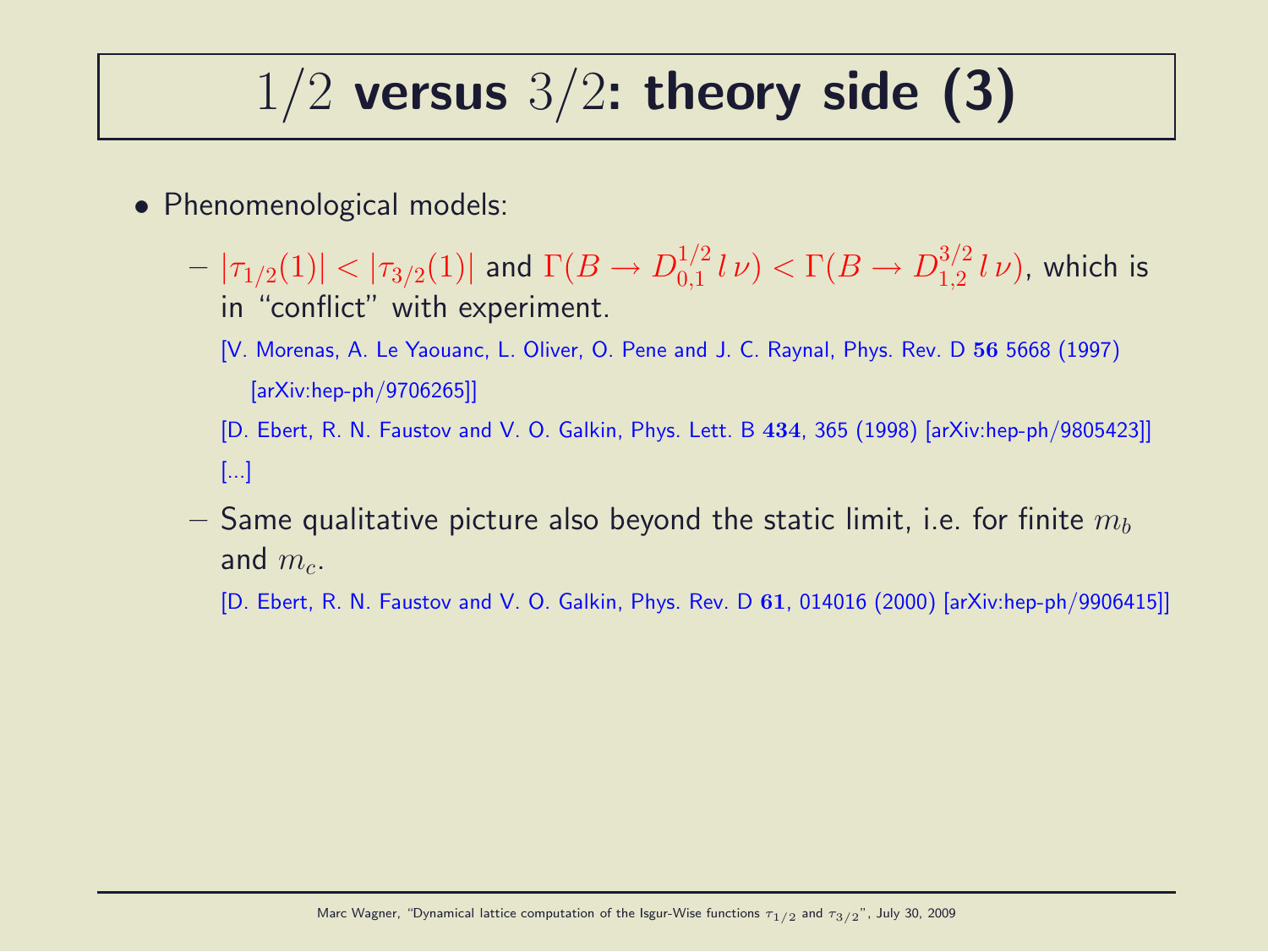# $1/2$  versus  $3/2$ : possible explanations (1)

#### • Experiment:

(A) The signal for the remaining  $15\%$  of  $X_c$  is rather vague; therefore, only a small part might be  $D_{0.1}^{1/2}$  $\frac{1}{2}$ .

#### • OPE:

- Sum rules might not be saturated by the ground states.
- (B) Sum rules hold in the static limit and might change for finite quark masses.
- (C) Sum rules make statements about  $\tau_{1/2}(w=1)$  and  $\tau_{3/2}(w=1)$ ; to obtain decay rates, however, one has to integrate over  $w$ .
- Phenomenological models:
	- Models might give a wrong answer.
- Most probable scenario: a combination of  $(A)$ ,  $(B)$  and  $(C)$ .

[N. Uraltsev, arXiv:hep-ph/0409125]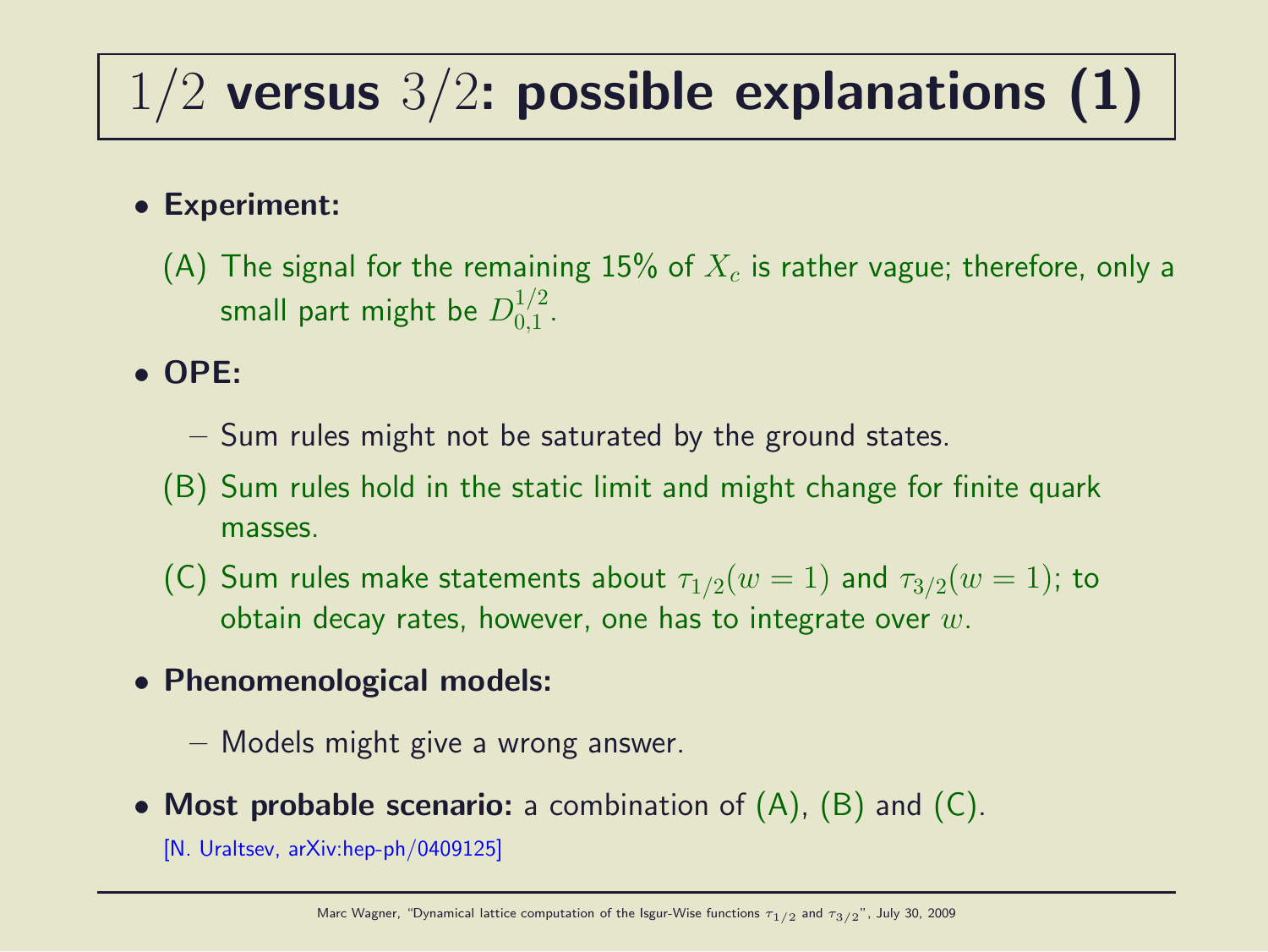# $1/2$  versus  $3/2$ : possible explanations (2)

- A lattice calculation of  $\tau_{1/2}$  and  $\tau_{3/2}$  could shed some light on this puzzle.
- Exploratory quenched lattice study confirmed the theory side:  $\tau_{1/2}(1) = 0.38(4), \tau_{3/2}(1) = 0.53(8).$

[D. Becirevic et al., Phys. Lett. B 609, 298 (2005) [arXiv:hep-lat/0406031]]

• In the following I will report about the first unquenched lattice calculation of  $\tau_{1/2}(1)$  and  $\tau_{3/2}(1)$ .

[B. Blossier, M. Wagner and O. Pene [ETM Collaboration], JHEP 0906, 022 (2009) [arXiv:0903.2298 [hep-lat]]]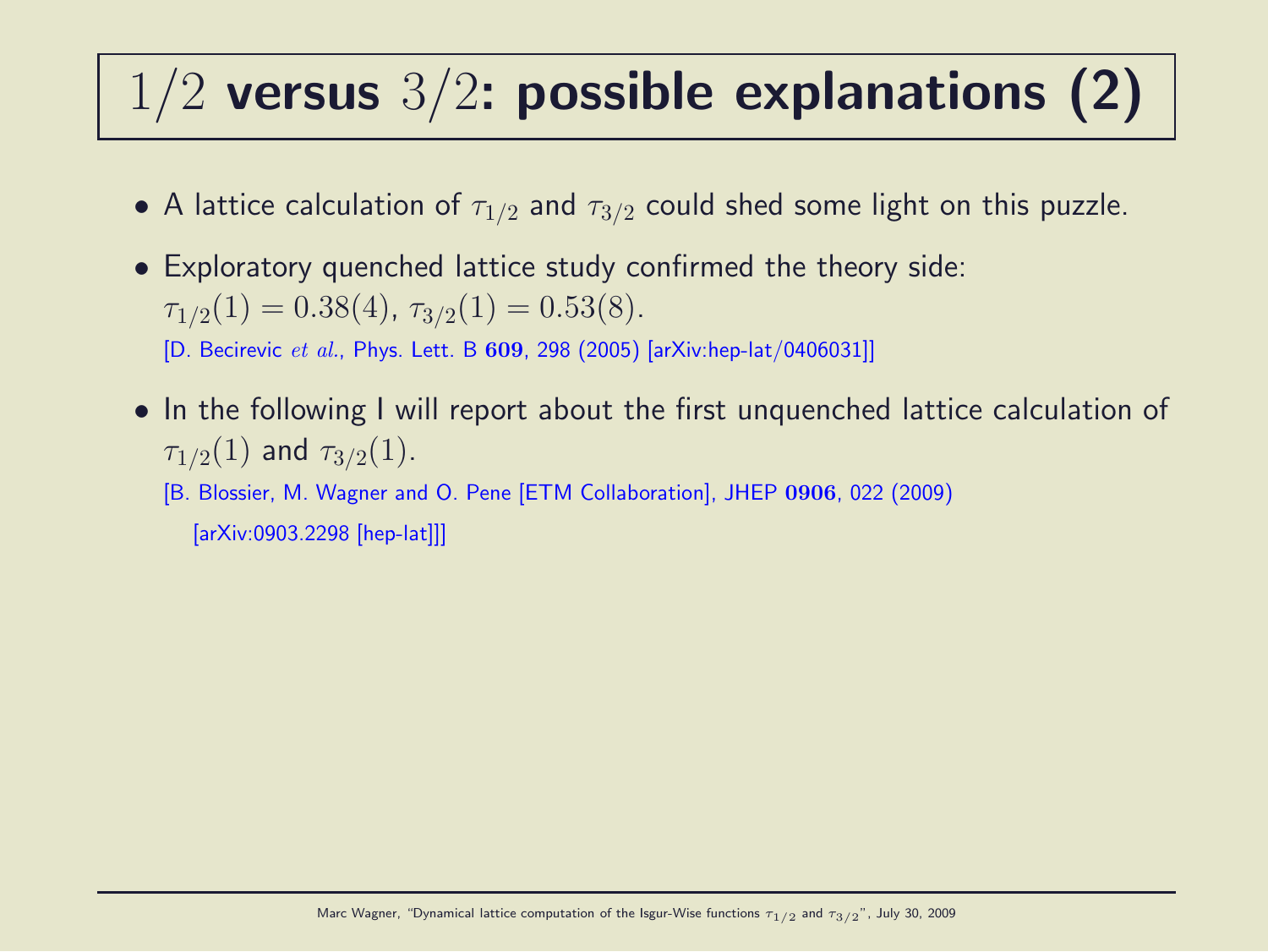# Lattice calculation of  $\tau_{1/2}$  and  $\tau_{3/2}$  (1)

• The "Isgur-Wise relations"

$$
\langle D_0^{1/2}(v')|\bar{c}\gamma_5\gamma_\mu b|B(v)\rangle \propto \tau_{1/2}(w)(v-v')_\mu
$$
  

$$
\langle D_2^{3/2}(v',\epsilon)|\bar{c}\gamma_5\gamma_\mu b|B(v)\rangle \propto \tau_{3/2}(w)\Big((w+1)\epsilon^*_{\mu\alpha}v^\alpha-\epsilon^*_{\alpha\beta}v^\alpha v^\beta v'_\nu\Big).
$$

are note directly useful to compute  $\tau_{1/2}(1)$  and  $\tau_{3/2}(1)$ .

• They can be rewritten in the following form, which is directly accessible to a lattice calculation:

$$
\langle D_0^{1/2}(v)|\bar{c}\gamma_5\gamma_j D_k b|B(v)\rangle = -ig_{jk}\Big(m(D_0^{1/2}) - m(B)\Big)\tau_{1/2}(1)
$$
  

$$
\langle D_2^{3/2}(v,\epsilon)|\bar{c}\gamma_5\gamma_j D_k b|B(v)\rangle = +i\sqrt{3}\epsilon_{jk}\Big(m(D_2^{3/2}) - m(B)\Big)\tau_{3/2}(1).
$$

[A. K. Leibovich, Z. Ligeti, I. W. Stewart and M. B. Wise, Phys. Rev. D 57, 308 (1998) [arXiv:hep-ph/9705467]]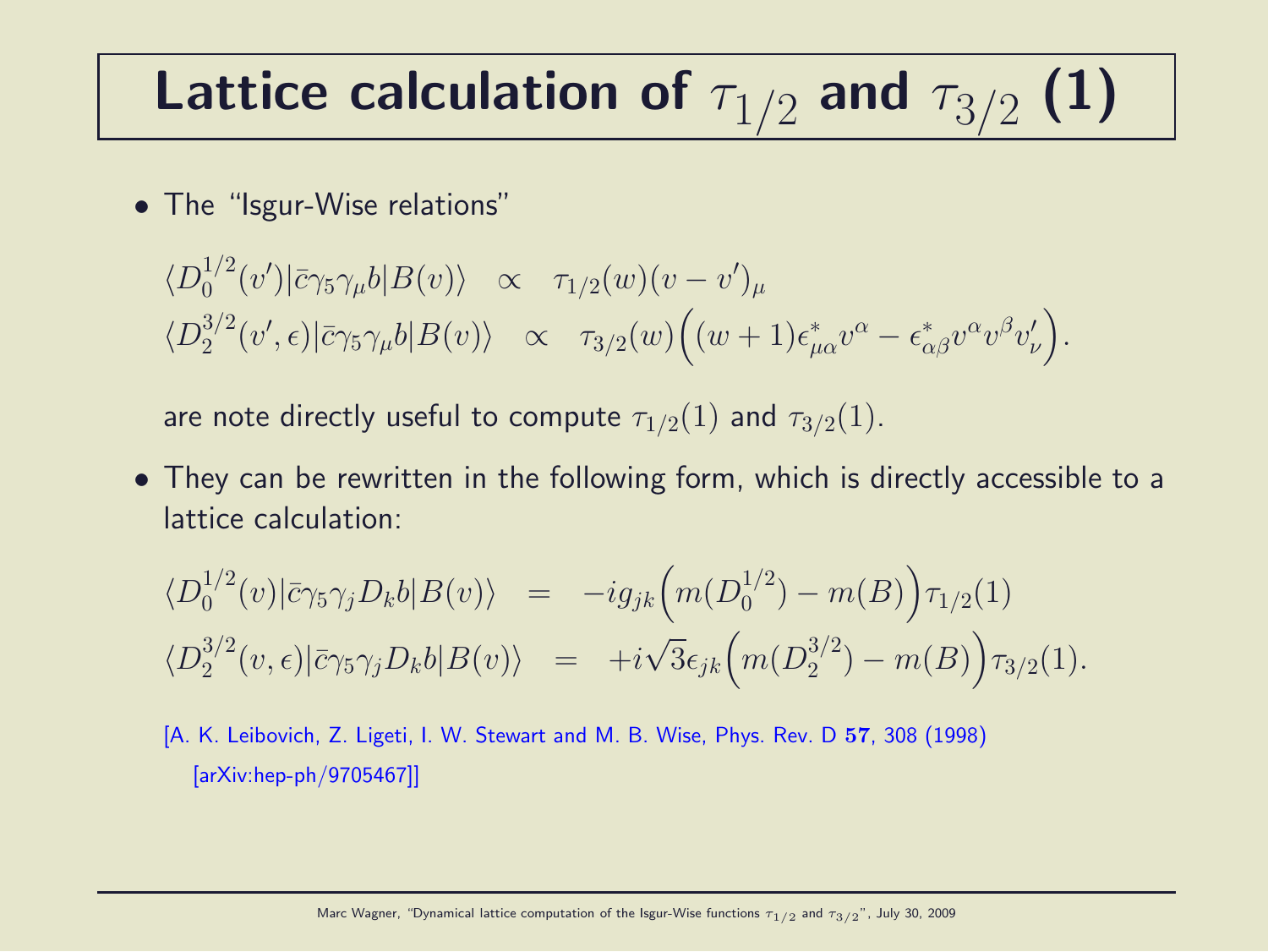# Lattice calculation of  $\tau_{1/2}$  and  $\tau_{3/2}$  (2)

#### • We compute

$$
\langle D_0^{1/2}(v) | \bar{c} \gamma_5 \gamma_j D_k b | B(v) \rangle = -ig_{jk} \Big( m(D_0^{1/2}) - m(B) \Big) \tau_{1/2}(1)
$$

via

$$
\tau_{1/2}(1) = \lim_{t_0 - t_1 \to \infty, t_1 - t_2 \to \infty} \tau_{1/2, \text{effective}}(t_0 - t_1, t_1 - t_2)
$$
\n
$$
\tau_{1/2, \text{effective}}(t_0 - t_1, t_1 - t_2) = \frac{N(P_-) N(S) \left\langle \left(\mathcal{O}^{(P_-)}(t_0)\right)^{\dagger} (\bar{Q} \gamma_5 \gamma_3 D_3 Q)(t_1) \mathcal{O}^{(S)}(t_2) \right\rangle}{Z_{\mathcal{D}}}\Big|_{\mathcal{M}(P_-) - m(S)} \frac{N(S) \left\langle \left(\mathcal{O}^{(P_-)}(t_0)\right)^{\dagger} (\bar{Q} \gamma_5 \gamma_3 D_3 Q)(t_1) \mathcal{O}^{(S)}(t_2) \right\rangle}{\left\langle \left(\mathcal{O}^{(S)}(t_1)\right)^{\dagger} \mathcal{O}^{(S)}(t_2) \right\rangle} \Big|.
$$

- We need:
	- $-$  Static-light meson creation operators  $\mathcal{O}^{(S)}$ ,  $\mathcal{O}^{(P_{-})}$ ,  $\mathcal{O}^{(P_{+})}$ .
	- Static-light meson masses  $m(S)$ ,  $m(P_{-})$  and  $m(P_{+})$ .
	- 2-point and 3-point functions (and norms  $N(S)$ ,  $N(P_+)$ ,  $N(P_+)$ ).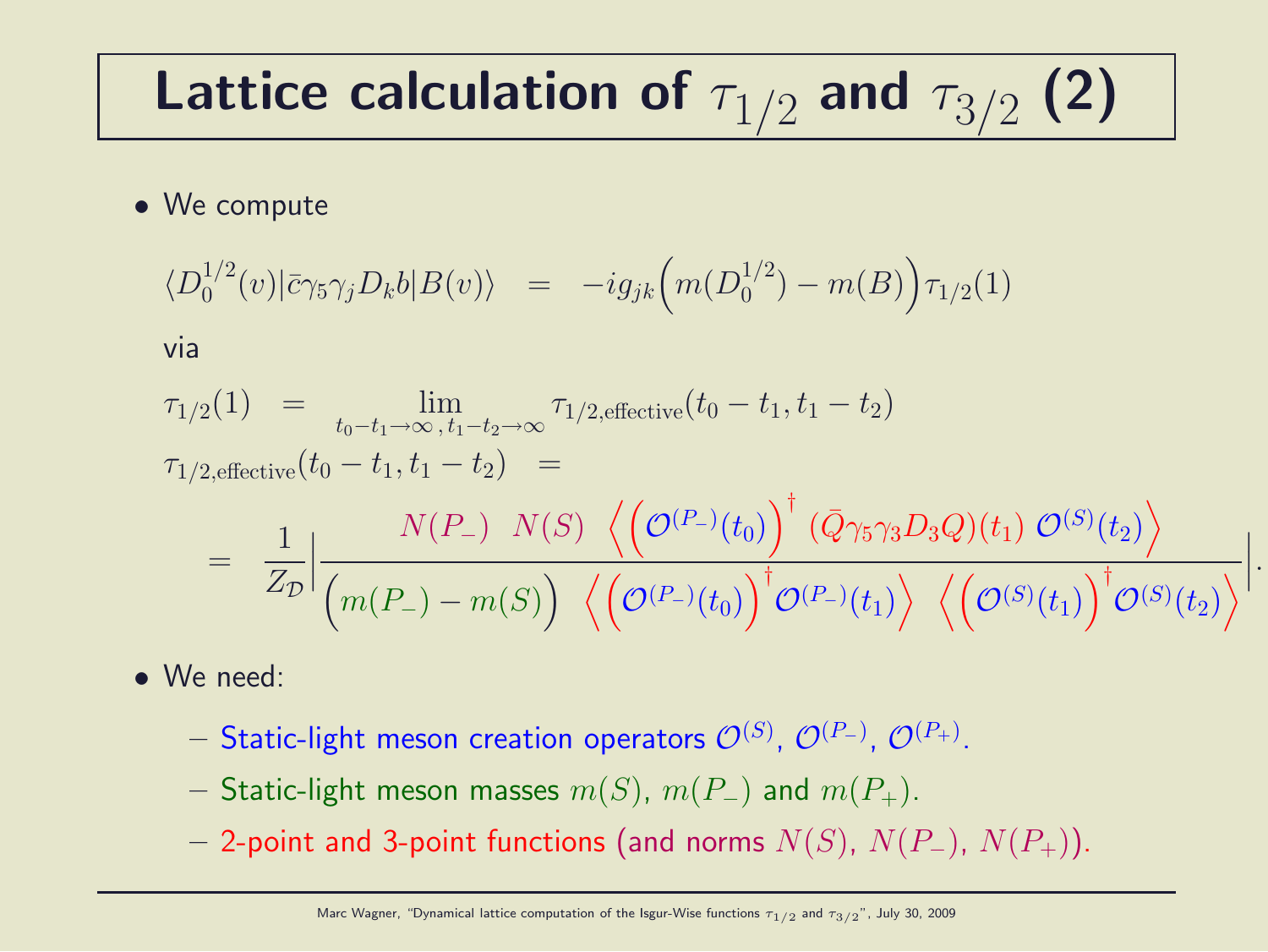## Simulation setup

- $N_f = 2$  ETMC gauge configurations.
- Gauge action: tree-level Symanzik improved.
- Fermionic action: Wilson twisted mass at maximal twist  $\rightarrow$  "automatic  $\mathcal{O}(a)$  improvement of physical quantities".
- Lattice volume:  $L^3 \times T = 24^3 \times 48$ .
- Lattice spacing:  $a = 0.0855$  fm.
- "Pion masses":

|        | $m_{\rm PS}$ in MeV   number of gauge configurations |
|--------|------------------------------------------------------|
| 314(2) | 1400                                                 |
| 391(1) | 1450                                                 |
| 448(1) | 1350                                                 |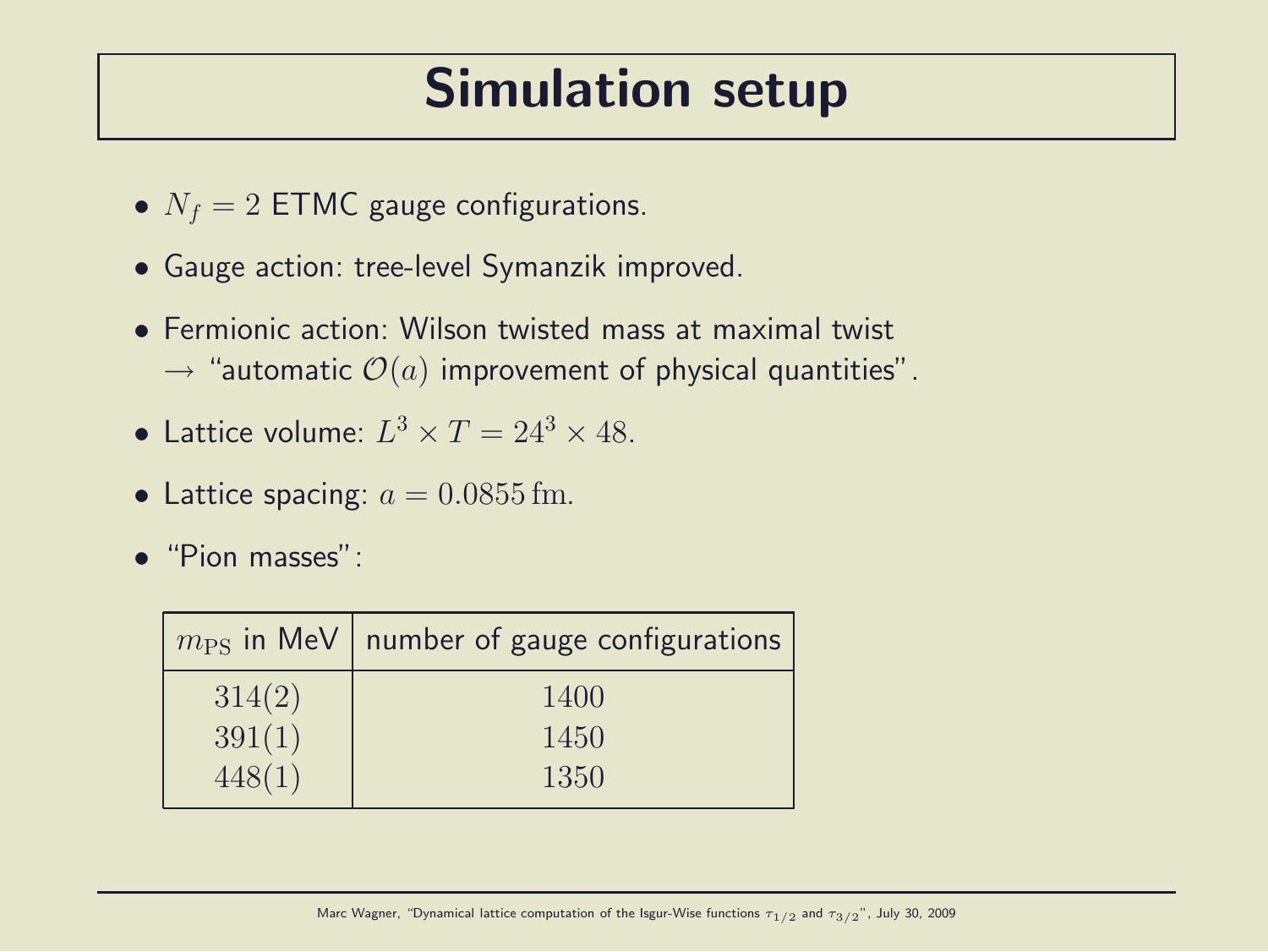## Static-light meson creation operators

• In the continuum, physical basis:

$$
\mathcal{O}^{(\Gamma)}(\mathbf{x}) = \bar{Q}(\mathbf{x}) \int d\hat{\mathbf{n}} \Gamma(\hat{\mathbf{n}}) U(\mathbf{x}; \mathbf{x} + r\hat{\mathbf{n}}) \psi^{(u)}(\mathbf{x} + r\hat{\mathbf{n}}).
$$

• List of operators (*J*: total angular momentum; *j*: total angular momentum of the light cloud;  $P$ : parity):

| $\psi^{(u)}({\bf x}+r\hat{{\bf n}})$<br>$\Gamma(\hat{\mathbf{n}})$ |
|--------------------------------------------------------------------|
|                                                                    |
| $\bar{Q}({\bf x})$                                                 |
| $U(\mathbf{x}; \mathbf{x} + r\hat{\mathbf{n}})$                    |
|                                                                    |

| $\Gamma(\hat{\mathbf{n}})$                                                                                     |                           |                  | lattice $j^{\prime}$                                                                                   | notation |
|----------------------------------------------------------------------------------------------------------------|---------------------------|------------------|--------------------------------------------------------------------------------------------------------|----------|
| $\gamma_5$                                                                                                     | $\sqrt{2}$<br>$(1/2)^{+}$ | $A_{\mathbf{1}}$ | $(7/2)^{-}$<br>$\cdots$<br>$(1/2)^+$ , $(7/2)^+$<br>$\cdots$                                           |          |
| $\gamma_1 \hat{n}_1 - \gamma_2 \hat{n}_2$ (cyclic)<br>$\gamma_5(\gamma_1\hat{n}_1-\gamma_2\hat{n}_2)$ (cyclic) | $(3/2)^{+}$<br>(3/2)      | $E\,$            | $(3/2)^{+}$ .<br>$(5/2)^{+}$<br>$\bullet$ .<br><br>$\bullet$<br>$(5/2)^{-}$<br>$(3/2)^{-}$<br>$\cdots$ |          |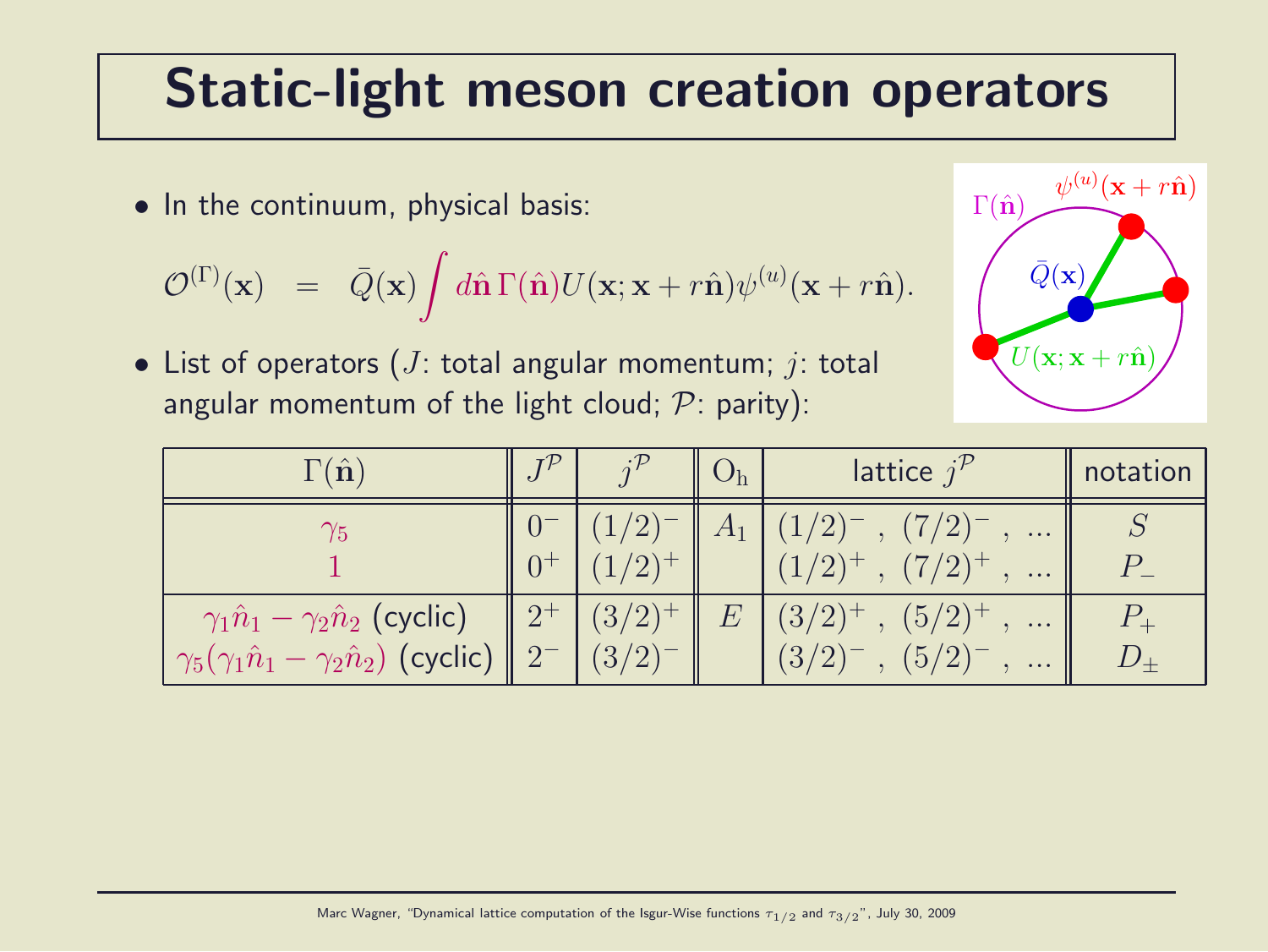### Static-light meson masses

• Compute 2-point functions

$$
\mathcal{C}^{(\Gamma)}(t) = \left\langle \left(\mathcal{O}^{(\Gamma)}(t)\right)^{\dagger} \mathcal{O}^{(\Gamma)}(0) \right\rangle , \quad \Gamma \in \{\gamma_5, 1, \gamma_1 \hat{n}_1 - \gamma_2 \hat{n}_2\}.
$$

• Determine static-light meson masses  $m(S)$ ,  $m(P^{-})$  and  $m(P^{+})$  from effective mass plateaus:

$$
m_{\text{effective}}^{(\Gamma)}(t) = \ln \Big( \frac{\mathcal{C}^{(\Gamma)}(t)}{\mathcal{C}^{(\Gamma)}(t+1)} \Big).
$$

• Obtain ground state norms  $N(S)$ ,  $N(P_+)$  and  $N(P_+)$  by fitting exponentials to the 2-point functions at large temporal separations.

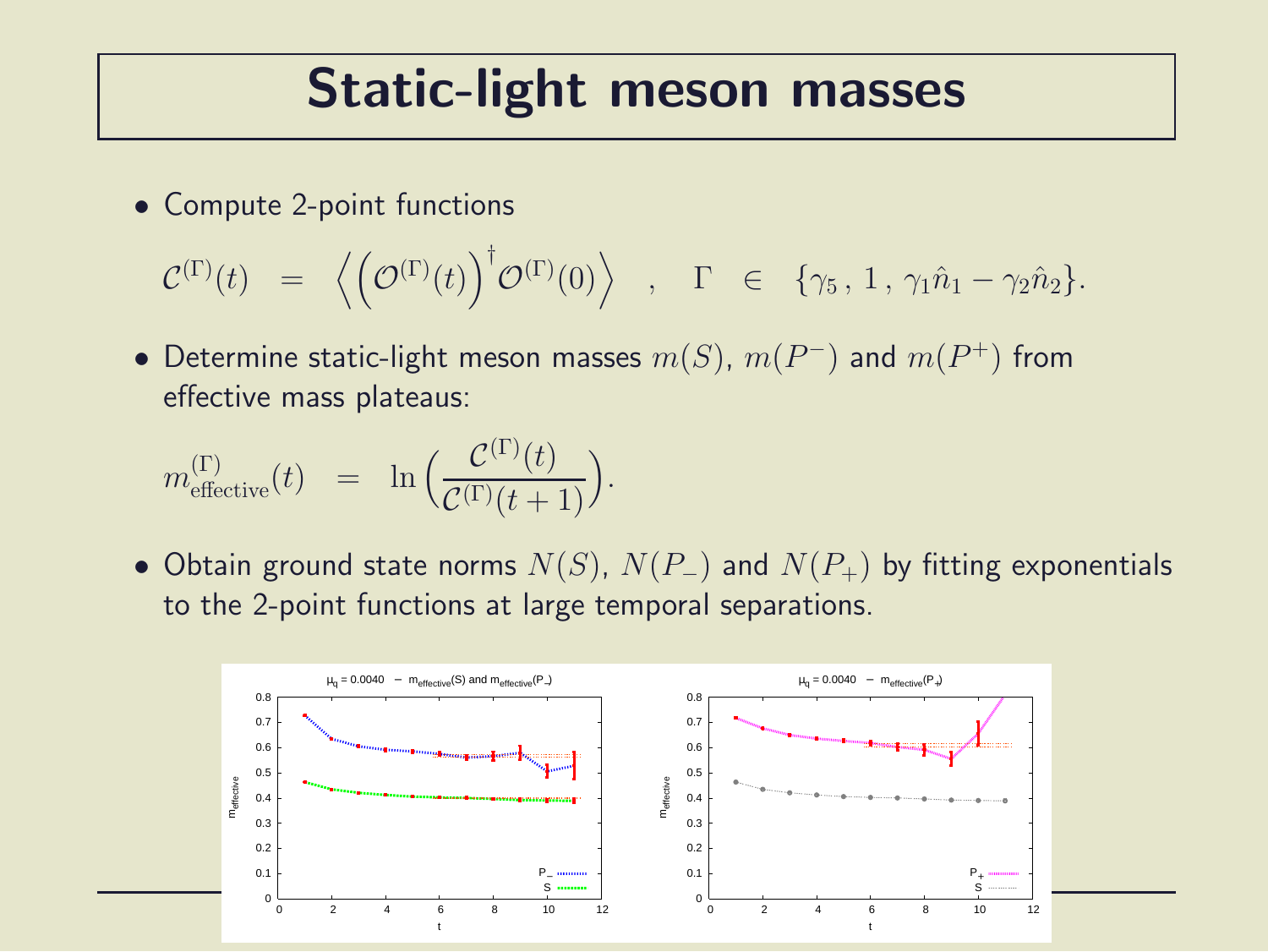**3-point functions,** 
$$
\tau_{1/2}
$$
 and  $\tau_{3/2}$  to  $P_{\tau_{\tau_{\tau_{1/2}}}}(1)$   
\n• Compute the Isgur-Wise function  
\n
$$
\tau_{1/2}(1) = \left| \frac{\langle P_{-} | \bar{Q} \gamma_{5} \gamma_{3} D_{3} Q | S \rangle}{m(P_{-}) - m(S)} \right|
$$
\nvia "effective form factors":  
\n
$$
\tau_{1/2}(1) = \lim_{t_0 - t_1 \to \infty, t_1 - t_2 \to \infty} \tau_{1/2, \text{effective}}(t_0 - t_1, t_1 - t_2)
$$
\n
$$
\tau_{1/2, \text{effective}}(t_0 - t_1, t_1 - t_2) = \frac{1}{Z_{\mathcal{D}}}\left| \frac{N(P_{-})}{(m(P_{-}) - m(S))} \left( \left( \mathcal{O}^{(P_{-})}(t_0) \right)^{\dagger} \left( \mathcal{O}^{\gamma_{5}} \gamma_{3} D_{3} Q \right)(t_1) \mathcal{O}^{(S)}(t_2) \right) \right|
$$

•  $\tau_{3/2}(1)$  analogously: replace

$$
P_- \rightarrow P_+ , \quad \gamma_3 D_3 \rightarrow \frac{\gamma_5(\gamma_1 D_1 - \gamma_2 D_2)}{\sqrt{6}}.
$$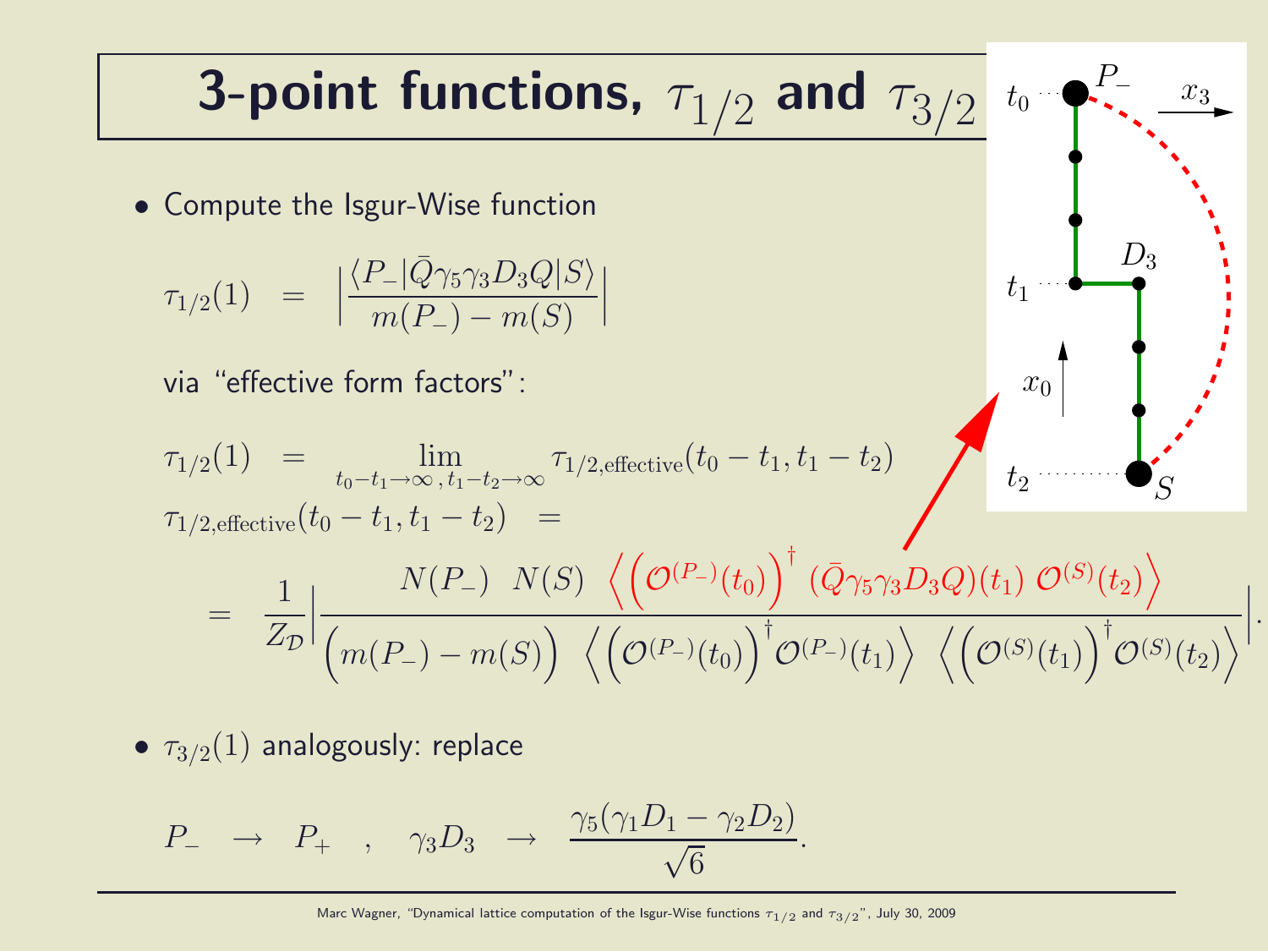# 3-point functions,  $\tau_{1/2}$  and  $\frac{1}{2}$  and  $\frac{1}{2}$

• Results for various light quark masses:

|               | $t_0 - t_2 = 10$                                    |                 |                                 |  |  |  |
|---------------|-----------------------------------------------------|-----------------|---------------------------------|--|--|--|
| $\mu_{\rm q}$ | $\tau_{1/2}(1)$                                     | $\tau_{3/2}(1)$ | $(\tau_{3/2})^2-(\tau_{1/2})^2$ |  |  |  |
|               | $0.0040$ 0.299(14)                                  | 0.519(13)       | 0.180(16)                       |  |  |  |
|               | $0.0064$ 0.312(10)                                  | 0.538(13)       | 0.193(13)                       |  |  |  |
|               | $\vert 0.0085 \vert \vert 0.308(12) \vert 0.522(8)$ |                 | 0.177(9)                        |  |  |  |

• The Uraltsev sum rule,

$$
\sum_{n} \left| \tau_{3/2}^{(n)}(1) \right|^2 - \left| \tau_{1/2}^{(n)}(1) \right|^2 = \frac{1}{4},
$$

is almost fulfilled by the ground state contributions  $\tau^{(0)}_{1/2}$  $\tau^{(0)}_{1/2}(1) \equiv \tau_{1/2}(1)$  and  $\tau^{(0)}_{3/2}$  $T^{(0)}_{3/2}(1) \equiv \tau_{3/2}(1).$ 



Marc Wagner, "Dynamical lattice computation of the Isgur-Wise functions  $\tau_{1/2}$  and  $\tau_{3/2}$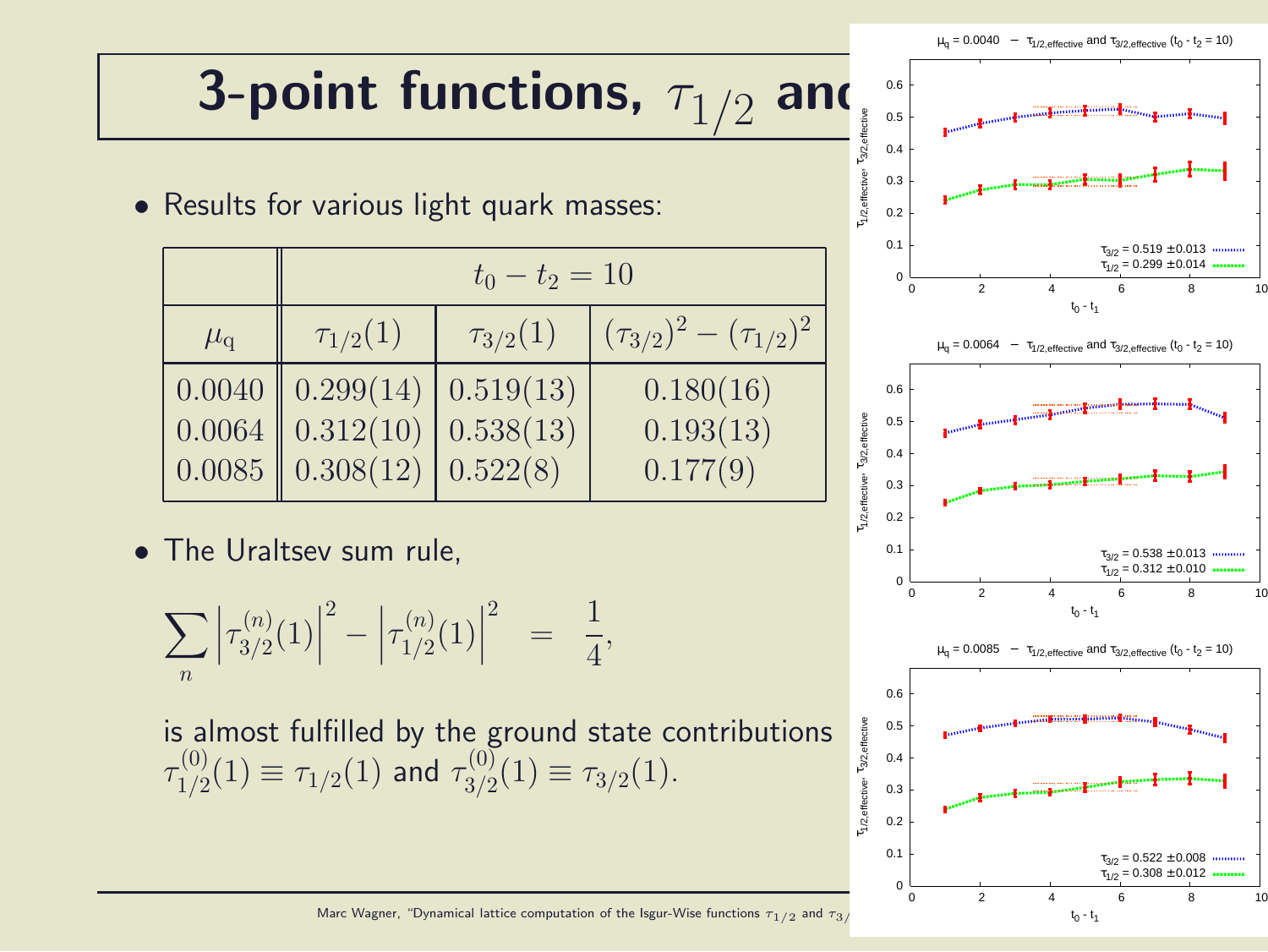### Extrapolation to the  $u/d$  quark mass

• Linear extrapolation in  $(m_{\rm PS})^2$  to the  $u/d$  quark mass  $m_{\rm PS} = 135\,{\rm MeV}$ :

$$
- \tau_{1/2} = 0.296(26).
$$

 $- \tau_{3/2} = 0.526(23)$ .

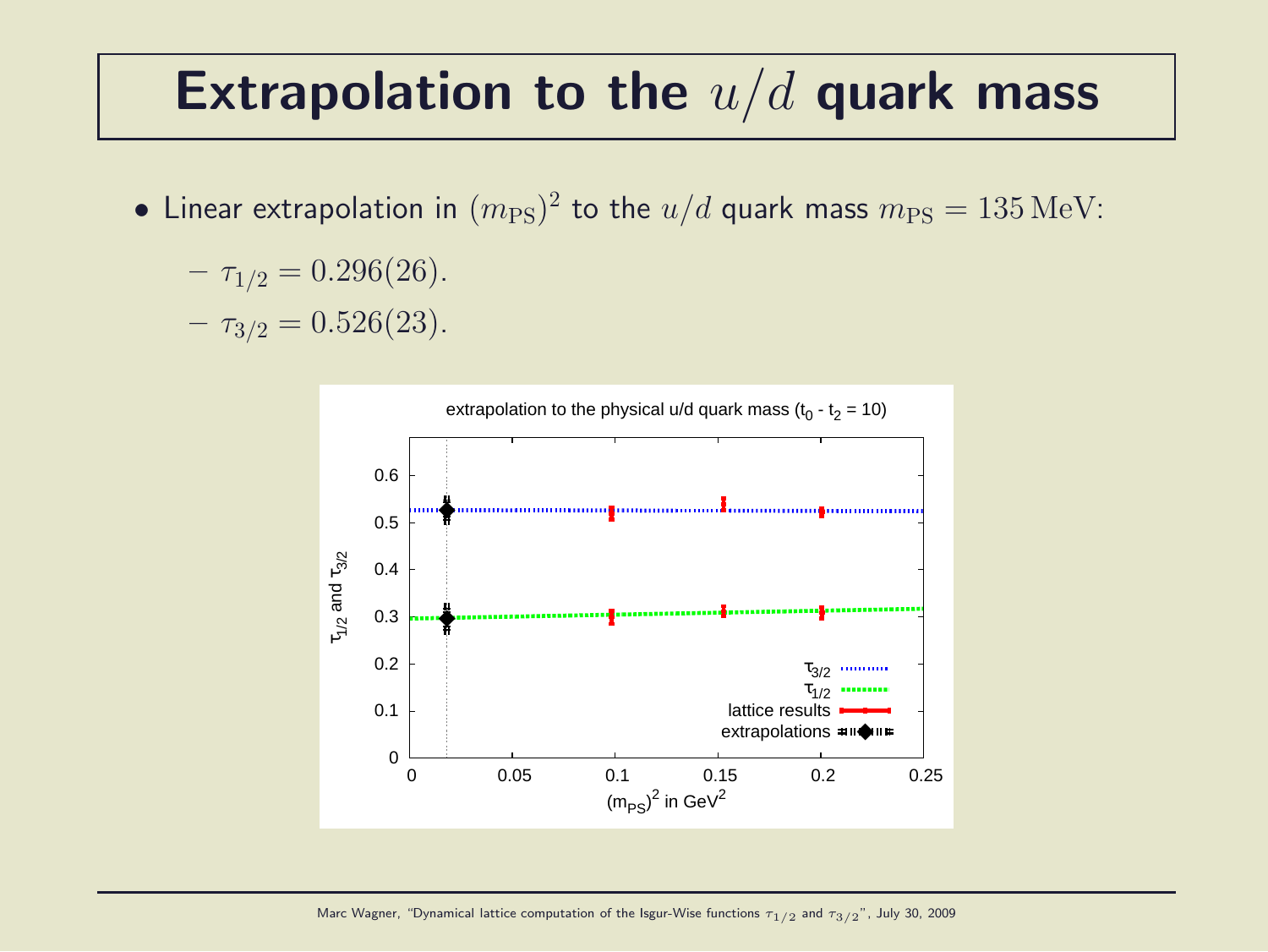## **Conclusions**

- First dynamical lattice computation of the Isgur-Wise functions  $\tau_{1/2}(1)$  and  $\tau_{3/2}(1)$ :
	- $-\tau_{1/2}(1) = 0.296(26), \tau_{3/2}(1) = 0.526(23).$
	- $-$  This indicates  $\Gamma(B\to D^{1/2}_{0,1})$  $\int_{0,1}^{1/2} l \nu$   $\triangleright$   $\Gamma(B \to D_{1,2}^{3/2})$  $_{1,2}^{3/2}$   $l\nu$ ) in the static limit.
	- Expectation from sum rules confirmed:
		- ∗ Uraltsev sum rule is approximately fulfilled by the ground states. \*  $\tau_{1/2}(1) \ll \tau_{3/2}(1)$ .
		- ∗ Numerical values in agreement with sum rule expectation.
	- Phenomenological models qualitatively and quantitatively confirmed.
	- Experiment:
		- $*$  Fair agreement with the experimentally measured  $\tau_{3/2}(1) \approx 0.75$ .
		- $∗$  No agreement with the experimentally measured  $\tau_{1/2}(1) \approx 1.28$ .
			- [D. Liventsev et al. [Belle Collaboration], Phys. Rev. D 77, 091503 (2008)

[arXiv:0711.3252 [hep-ex]]]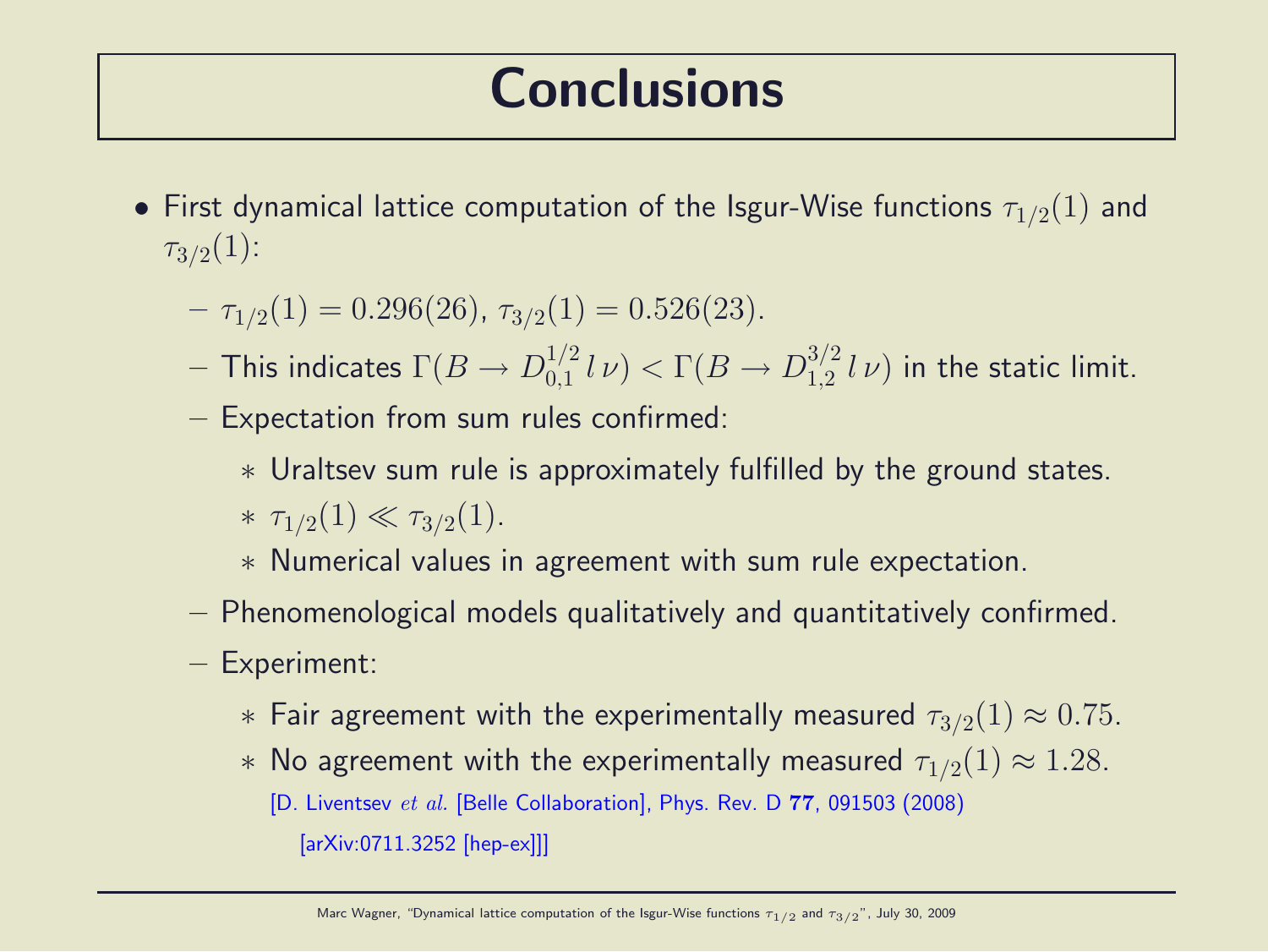## **Outlook**

- "To do list" and "wish list":
	- Perform the continuum limit.
	- Use  $N_f = 2 + 1 + 1$  flavors of dynamical quarks.
	- Non-perturbative renormalization.
	- Compute  $1/m_Q$  corrections or do a computation with finite heavy quark masses.

.

- $-$  Compute the slopes of the form factors  $d\tau_{1/2}/dw\Big|$  $\overline{\phantom{a}}$  $\Big|_{w=1}$ ,  $d\tau_{3/2}/dw\Big|$  $\Big\}$  $|w=1$
- $-$  Study other decays of the type  $B\to X_c$   $l$   $\nu$ , e.g. decays into radially excited states.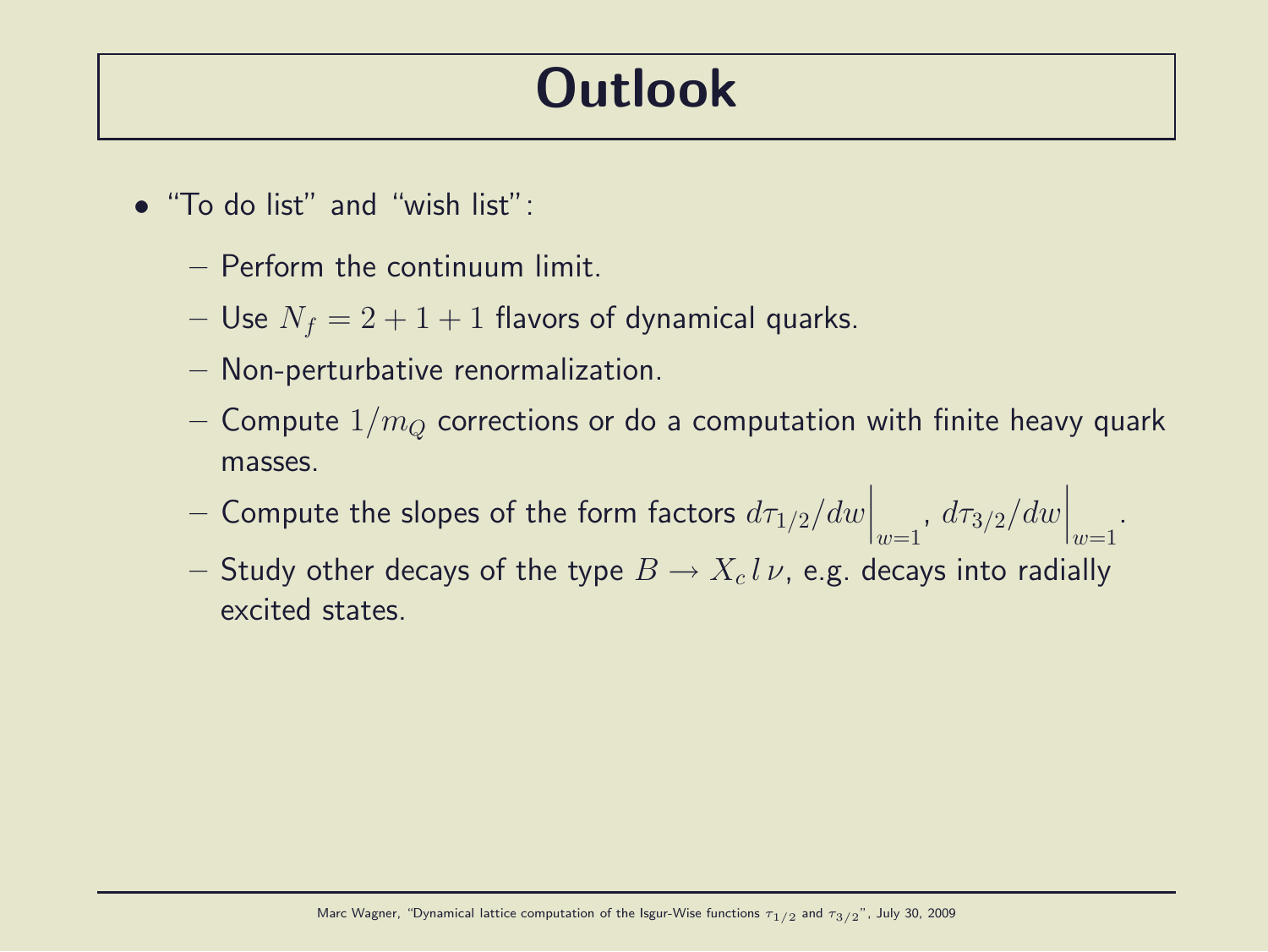## $1/2$  versus  $3/2$ : experimental side (A)

- Example plot from BaBar/SLAC:
	- Horizontal axis:  $m(D^{(*)}\pi) - m(D^{(*)})$  in  ${\rm GeV}/c^2$ .
	- Vertical axis:  $\frac{\text{events}}{20 \,\text{MeV}}/c^2$ .
	- Simultaneous fit of four probability distribution functions  $(D_0^*,\ D_1',\ D_1,$  $(D_2^*)$  to  $m(D^{(*)}\pi) - m(D^{(*)})$  data:

a) 
$$
B^- \to D^{*+}\pi^-l^-\bar{\nu}_l.
$$

**b)**  $B^- \to D^+ \pi^- l^- \bar{\nu}_l$ .



- $-$  Two states  $(D_1$  and  $D_2^\ast$ , i.e. the  $j=3/2$   $P$  wave states) have small widths and can "clearly" be identified.
- $-$  Two states  $(D_0^{\ast}% )^{\ast}$  and  $D_1^{\prime}$  , i.e. the  $j=1/2$   $P$  wave states) have very large widths.

[B. Aubert et al. [BABAR Collaboration], Phys. Rev. Lett. 101, 261802 (2008) [arXiv:0808.0528 [hep-ex]]]